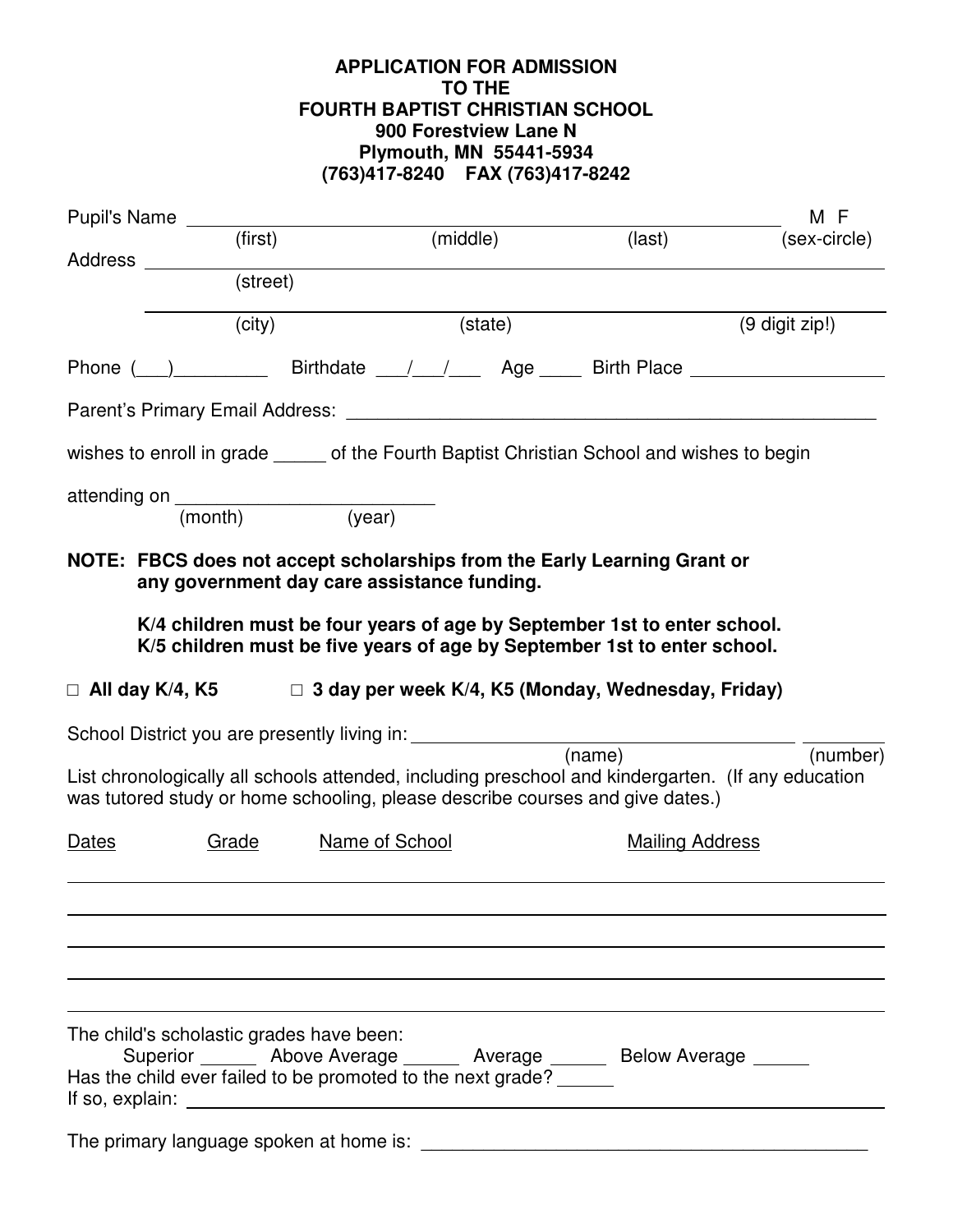| Family's church:                                                              |                                           | Address: |                          |  |  |
|-------------------------------------------------------------------------------|-------------------------------------------|----------|--------------------------|--|--|
|                                                                               | Does your family attend church regularly? |          | Sunday School regularly? |  |  |
| ** Please attach a short Christian testimony from one or both of the parents. |                                           |          |                          |  |  |

Is the child's health such that he is able to participate in a regular school program, including all activities in the curriculum such as physical education, recess and classroom activities of an active nature? If not, please indicate the limitations: \_\_\_\_\_\_\_\_\_\_\_\_\_\_\_\_\_\_\_\_\_\_\_\_\_\_\_\_\_\_\_

Comment on the child's personality traits (well-behaved, poised, congenial, responsible, reticent, temperamental, aggressive, domineering, fearful, etc.)

| Family status                      |                                   |                                                                                                                                                                                                                                     |         |  |
|------------------------------------|-----------------------------------|-------------------------------------------------------------------------------------------------------------------------------------------------------------------------------------------------------------------------------------|---------|--|
|                                    | Single-Married-Separated-Divorced |                                                                                                                                                                                                                                     |         |  |
|                                    |                                   | <b>Mother</b> Motor Motor Service Service Service Service Service Service Service Service Service Service Service Service Service Service Service Service Service Service Service Service Service Service Service Service Service S |         |  |
| Father (Name)                      |                                   | (Name)                                                                                                                                                                                                                              |         |  |
| (Address)                          | (Phone)                           | (Address)                                                                                                                                                                                                                           | (Phone) |  |
| (Occupation)                       |                                   | (Occupation)                                                                                                                                                                                                                        |         |  |
| (Business Address)                 | (Phone)                           | (Business Address)                                                                                                                                                                                                                  | (Phone) |  |
| List other children in the family: |                                   |                                                                                                                                                                                                                                     |         |  |
| <b>Name</b><br><b>Birthdate</b>    |                                   | School Attending (If not, why?)                                                                                                                                                                                                     |         |  |
|                                    |                                   |                                                                                                                                                                                                                                     |         |  |
|                                    |                                   |                                                                                                                                                                                                                                     |         |  |
|                                    |                                   |                                                                                                                                                                                                                                     |         |  |
|                                    |                                   |                                                                                                                                                                                                                                     |         |  |
|                                    |                                   | Why do you as parents desire to enter your child in the Fourth Baptist Christian School? _____                                                                                                                                      |         |  |
|                                    |                                   |                                                                                                                                                                                                                                     |         |  |
|                                    |                                   |                                                                                                                                                                                                                                     |         |  |
|                                    |                                   |                                                                                                                                                                                                                                     |         |  |

We shall endeavor to support and uphold the student handbook and the ideals of the school in every way. We agree to pay all the fees pertaining to the enrollment of our child.

(Signature of father) (Signature of mother)

Fourth Baptist Christian School accepts students without regard to race, color, sex, or national or ethnic origin.